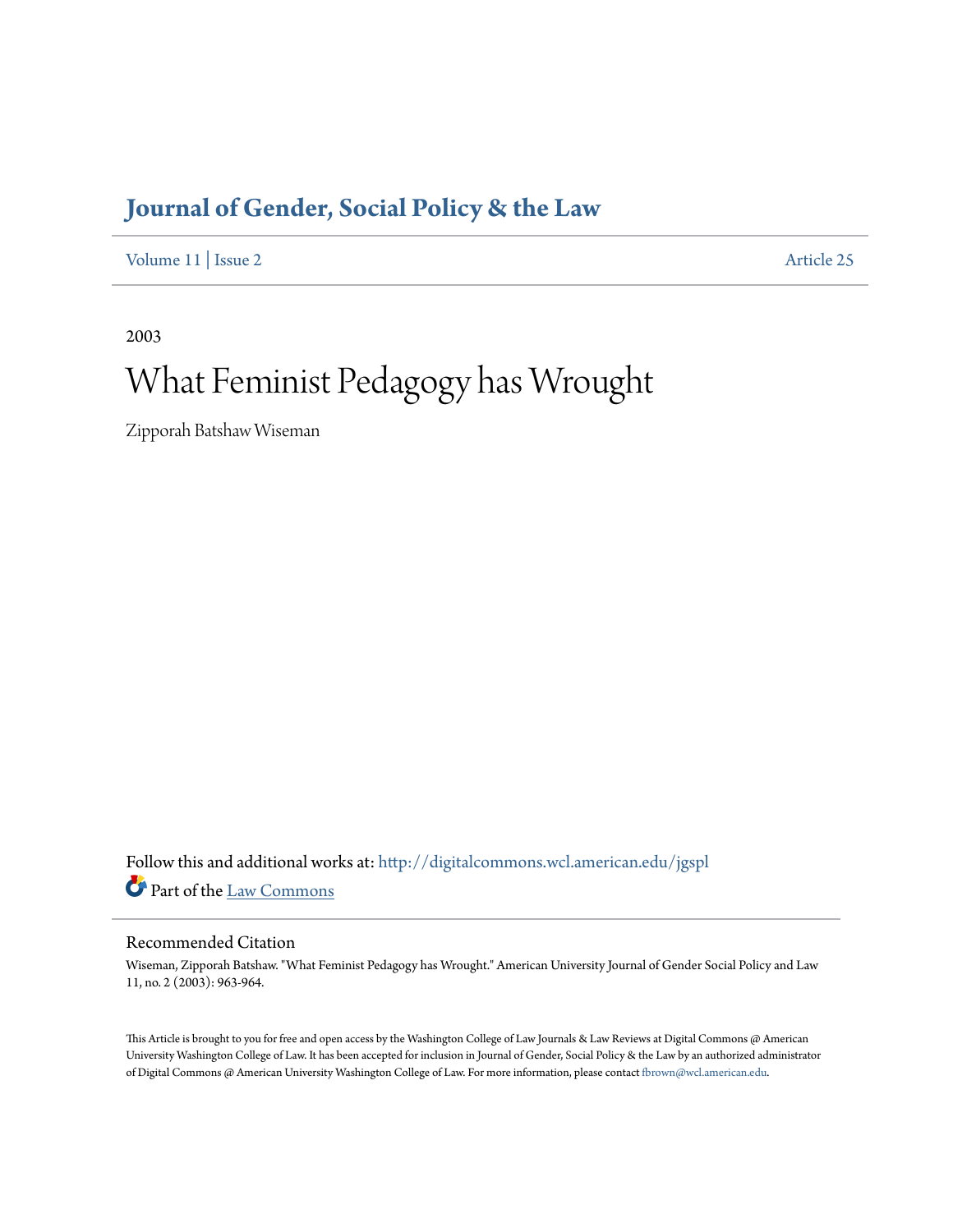**WISEMAN PKFINAI** 

## WHAT FEMINIST PEDAGOGY HAS WROUGHT

### ZIPPORAH BATSHAW WISEMAN<sup>\*</sup>

I was going to give a talk today in honor of Elizabeth Schneider's book, and her birthday, called Feminist Pedagogy: A Celebration of the Death of the Socratic Method. Since we are now at the end of this remarkable day and there are only a few minutes remaining, I will instead tell you very briefly, from the vantage point of twenty-eight years of law school teaching, my reactions to what I have heard today.

As the day progressed, and I listened to each of your papers, I was struck more and more by the realization that you are part of a revolution in legal education. When I began teaching in 1973—no, twenty years before that—when I went to law school, what you are doing now was unimaginable. Legal education, in mid-century, in the huge majority of law schools, comprised studying and parsing appellate decisions. A law school class consisted of an authoritarian male in the front of the classroom who led us, the poor hapless students, overwhelmingly male, through a series of questions, usually focused on one student, guiding us to the one right answer. We might be lucky enough to guess the answer. But the professor was the only one who knew it. Thus he (it was always a he) demonstrated how, in his all-wise and all-knowing authority he guided us on the right path to the right answer through the exercise of pure reason.

In her book, Liz Schneider describes the model of pedagogy that she, with the assistance of Sarah Buel, initiated in her course on battered women at *Harvard Law School* in 1991.<sup>2</sup> That course, and the ones all of you teach, are the revolution. The thought that one could teach law as a process of fostering social change and even more radically, change in the lives of women, was a totally foreign notion

963

Thomas H. Law Professor of Law, Professor of Women's Studies, University of Texas. B.A. McGill University, 1950; LL.B, Yale University, 1954. I want to thank Ann Shalleck for organizing this remarkable conference.

<sup>1.</sup> ELIZABETH SCHNEIDER, BATTERED WOMEN AND FEMINIST LAWMAKING (2000).

<sup>2.</sup> See id. at 214-15, 297 n.6.